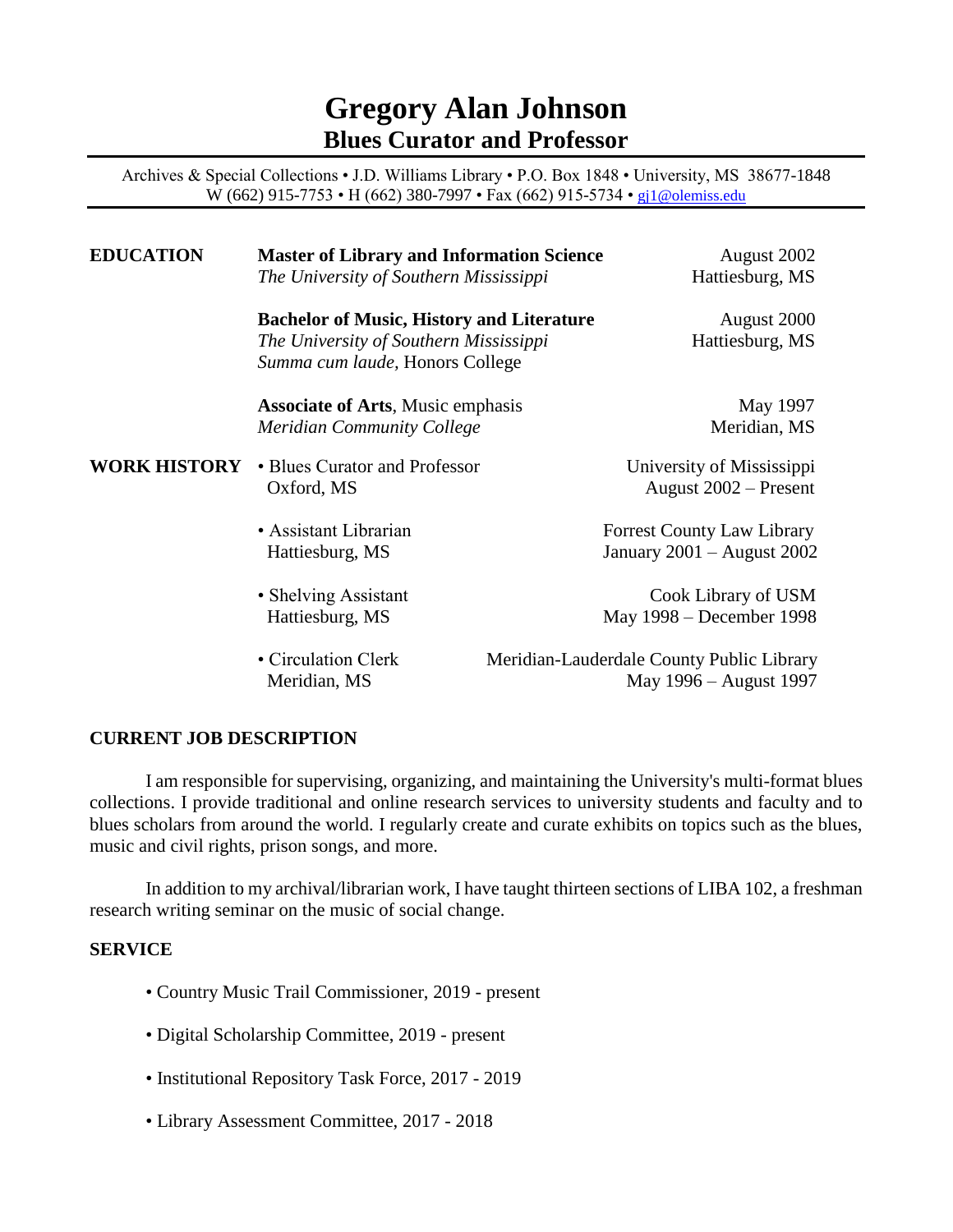- Library Data Management & Curation Working Group, 2016-2019
- Library Liaisons, 2013-present
- Academic Freedom & Faculty Responsibility (alternate), 2016-2019
- Sustainability of our Digital Projects Committee, 2014-2016
- Library Space Committee, 2013-2015
- Tenure and Promotion Appeals Committee, 2012-2015

• Yocona International Folk Festival, Immediate Past President, 2013; President 2010-2012; board member 2007-2015

• Music of the South Conference chair, 2005-2006; member 2012-present

• *The Blues Today: A Living Blues Symposium* organizational committee and founding member  $2002$  – present.

- Lecture Series Committee, 2014-2017
- Artist Series Committee, 2006 2011
- Cultural Events Committee, 2010-2013
- Library Green Committee, 2014-2018
- Library Retention, Promotion, and Tenure Committee, 2009-2011 and 2021-present
- Center for Excellence in Teaching and Learning Advisory Board, 2007 2008
- American Music Archive committee, 2005 2013
- Library Podcasting Taskforce, Fall 2007 2008
- Digital Archives Working Group, member, January 2006 to 2008
- Classroom Librarians Committee, member, 2006 2008
- Library Emergency Response Committee, 2004

• Faculty Senate, January 2003 to March 2006. I was a member of the Faculty Senate Executive Council, which discussed certain issues brought before the entire Senate in more depth. This group also helped set agenda items for Faculty Senate meetings. I was a member of the Committee on Elections, and was responsible for running elections within the library to elect faculty members to various university committees. I was also chair of the University Services Committee, where I investigated communication problems between physical plant and those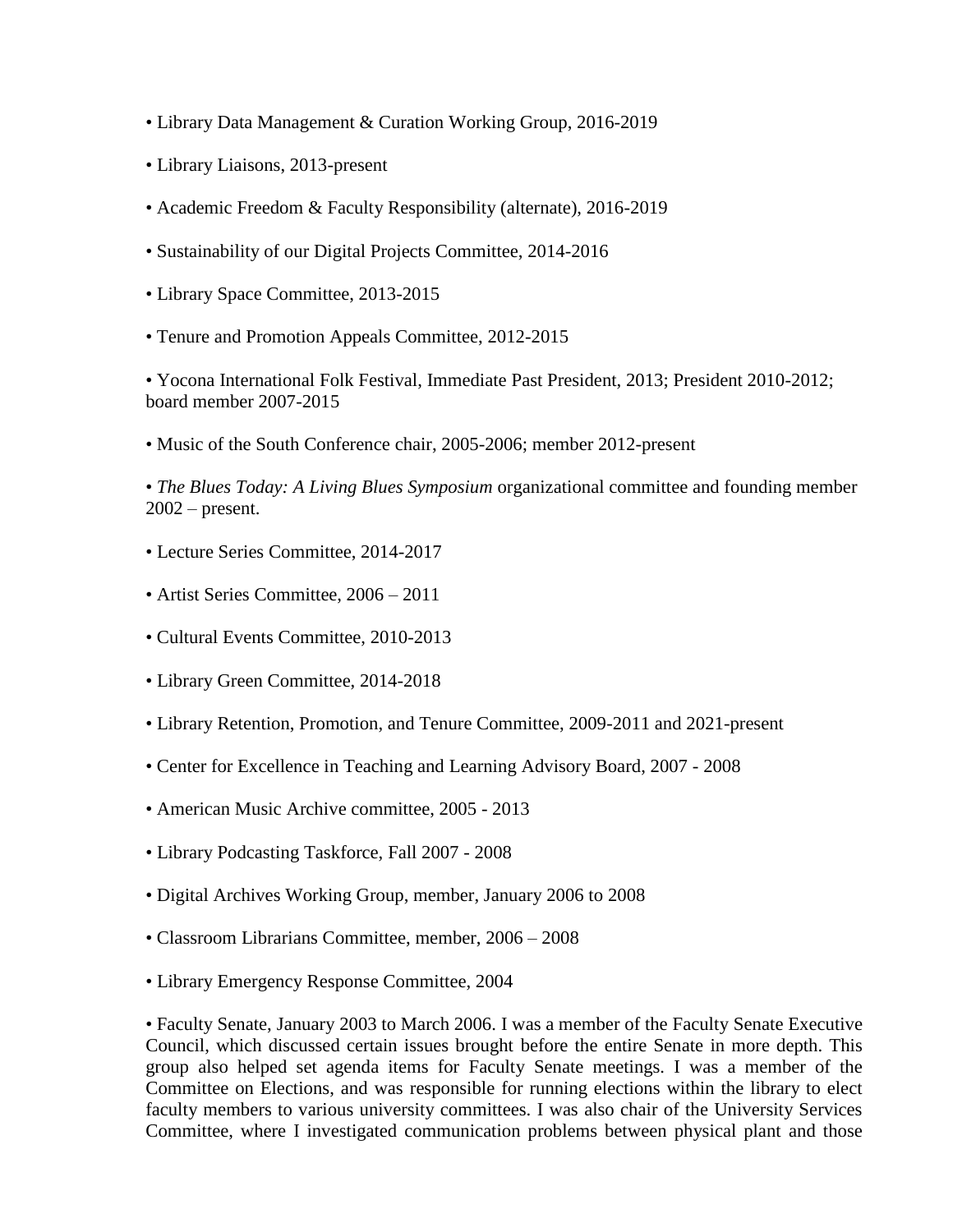living in faculty housing, inadequate crosswalks on campus, monetary issues with campus dining, and determining the potential membership for a proposed "Visual Art Committee." I was a member of the Academic Support Services Committee, January 2004 – December 2004.

• I have served on and headed many search committees for various positions within the library and around campus**.** 

#### **PROFESSIONAL ORGANIZATIONS**

• Music Library Association, member, 2003 – present

• Southeastern Music Library Association, member, 2003 – present; local arrangements committee 2019

• Association of Recorded Sound Collections, member 2004 – present

• Society of Mississippi Archivists, immediate past president, 2008; president, April 2007 – March 2008; vice president April 2006 – April 2007; board member 2004 – 2008

• American Musicological Society, Southeast Chapter, member, 2000 – 2003

### **SELECT PUBLICATIONS AND RESEARCH**

#### **Books**

• Johnson, Greg and Edward Komara. *100 Books Every Blues Fan Should Own*. Lanham, Maryland: Rowman & Littlefield, 2014.

*The book won the Association for Recorded Sound Collections' award for "Best Historical Research in Blues, Gospel, Rhythm & Blues," and it was also the recipient of the Music Library Association's "Vincent H. Duckles Award," the association's "annual prize for the best book-length bibliography or reference work in music."* 

• *Encyclopedia of the Blues*. ed. Edward Komara. New York: Routledge (2006).

I served as consulting editor for the *Encyclopedia of the Blues*, for which I also wrote entries for Jerome Arnold, bass, Yannick Bruynoghe, "Billy the Kid" Emerson, Lacy Gibson, Hip Linkchain, "Big" Bill Morganfield, Dave Myers, Andrew "Big Voice" Odom, "Sir Mack" Bonny Rice, Roy Rogers, and The Son of Blues Band.

*This book also won an Association for Recorded Sound Collections Award for "Best Research in Recorded Blues, Rhythm & Blues, or Soul Music (Best History).* 

• *Mississippi Encyclopedia*, Ted Ownby and Charles Regan Wilson, eds., Jackson: University Press of Mississippi (2017).

I wrote the following entries: Bo Carter, Jessie Mae Hemphill, Yellow Dog Blues, Sonny Boy "Aleck Miller" Williamson, F. S. Wolcott and His Rabitt[s] Foot Minstrels, Denise LSalle, B. B. King, Johnnie Billington, Lucille Bogan, Arthur "Big Boy" Crudup, International Sweethearts of Rhythm, Leontyne Price, and Trumpet Records.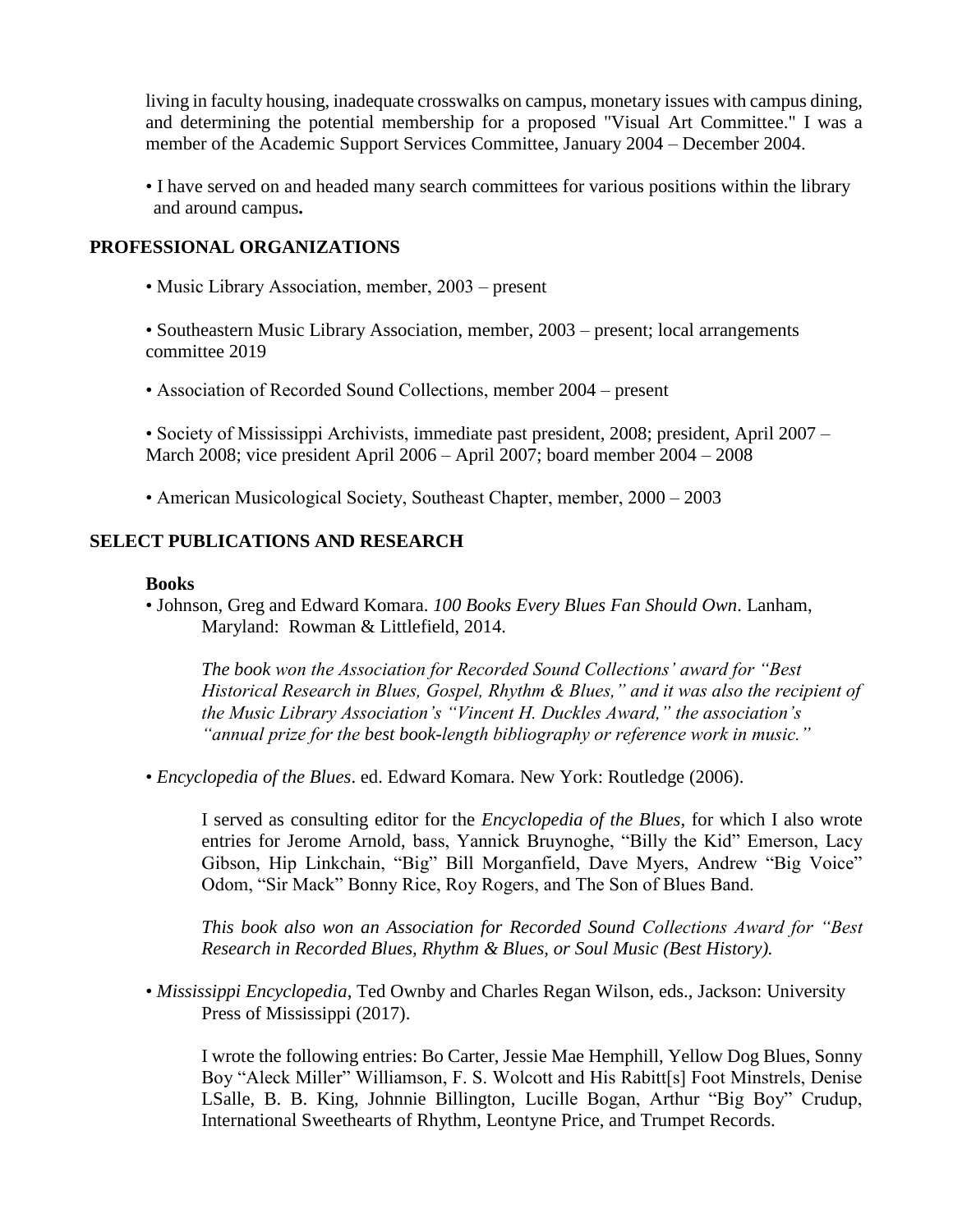# **Articles**

- Johnson, Greg and Alan Munshower. "Fannish Boy: Examining Fandom through Blues Newsletters." *Journal of Fandom Studies* vol. 9, no. 1, March 2021. [https://doi.org/10.1386/jfs\\_00033\\_1](https://doi.org/10.1386/jfs_00033_1) **Peer-reviewed.**
- Alan Munshower, Lauren Rogers, Leigh McWhite, Greg Johnson, and Jennifer Ford. "Playing Well With Others: Exhibitions, Collaborations, and Lessons Learned." *Collections: A Journal for Museum and Archives Professionals,* 11 December 2020, [https://doi.org/10.1177/1550190620978217.](https://doi.org/10.1177/1550190620978217) **Peer-reviewed.**
- Johnson, Greg. "Affordable Audio Visual Solutions for Library Displays." *The Primary Source* vol. 36, issue 1, Article 1, 2019. **Peer-reviewed.**
- Johnson, Greg and Jennifer Ford. "Effective Archival Instruction When Embeddedness Won't Work." *The Primary Source* vol. 35, issue 1, 2018. <https://aquila.usm.edu/theprimarysource/vol35/iss1/1> **Peer-reviewed.**
- Johnson, Greg, Jennifer Brannock and Ellen Ruffin. "Keep Mississippi Weird: Unusual 'Jewels' in Special Collections." *Mississippi Libraries* vol. 80, no. 1, Spring 2017.
- Johnson, Greg and Jennifer Brannock. "Exploring Civil Rights through Mississippi Collections." *Urban Library Journal, 22* (2). Summer 2016. **Peer-reviewed.**
- Johnson, Greg. "Greening Our Libraries: Practical Advice for Saving the Planet and Your Budget." *Mississippi Libraries*. Winter 2009/2010.
- Johnson, Greg. "Introducing Undergraduate Students to Archives and Special Collections." *College & Undergraduate Libraries* 13, no. 2 (2006): 91-100. **Peer-reviewed.**
- Johnson, Greg. "Gathering the Blues: Collection Development in the Blues Archive." *Performance!: The Newsletter of the Society of American Archivists' Performing Arts Roundtable* (Fall 2005): 5-7.
- Johnson, Greg. "Cleveland Depot Library A Mississippi Success Story." *Mississippi Libraries* 69, no. 3 (Fall 2005): 62-64.
- "Politics, Religion, Images and Abortion: Do Internet Filters Block Controversial Sources of Information?" *Mississippi Libraries* 65, no. 4 (2001). With Shugana Campbell, Catherine Holliday, and Thomas Walker.

# **Book and Music Reviews**

- Johnson, Greg. Review of *The Blues Come to Texas: Paul Oliver and Mack McCormick's Unfinished Book* and *The Original Blues: The Emergence of the Blues in African American Vaudeville* by Lynn Abbott and Doug Seroff. *Journal of Southern History* 86 (1): 205-8. (2020) doi:10.1353/soh.2020.0058.
- Johnson, Greg. Review of *Classic African American Songsters from Smithsonian*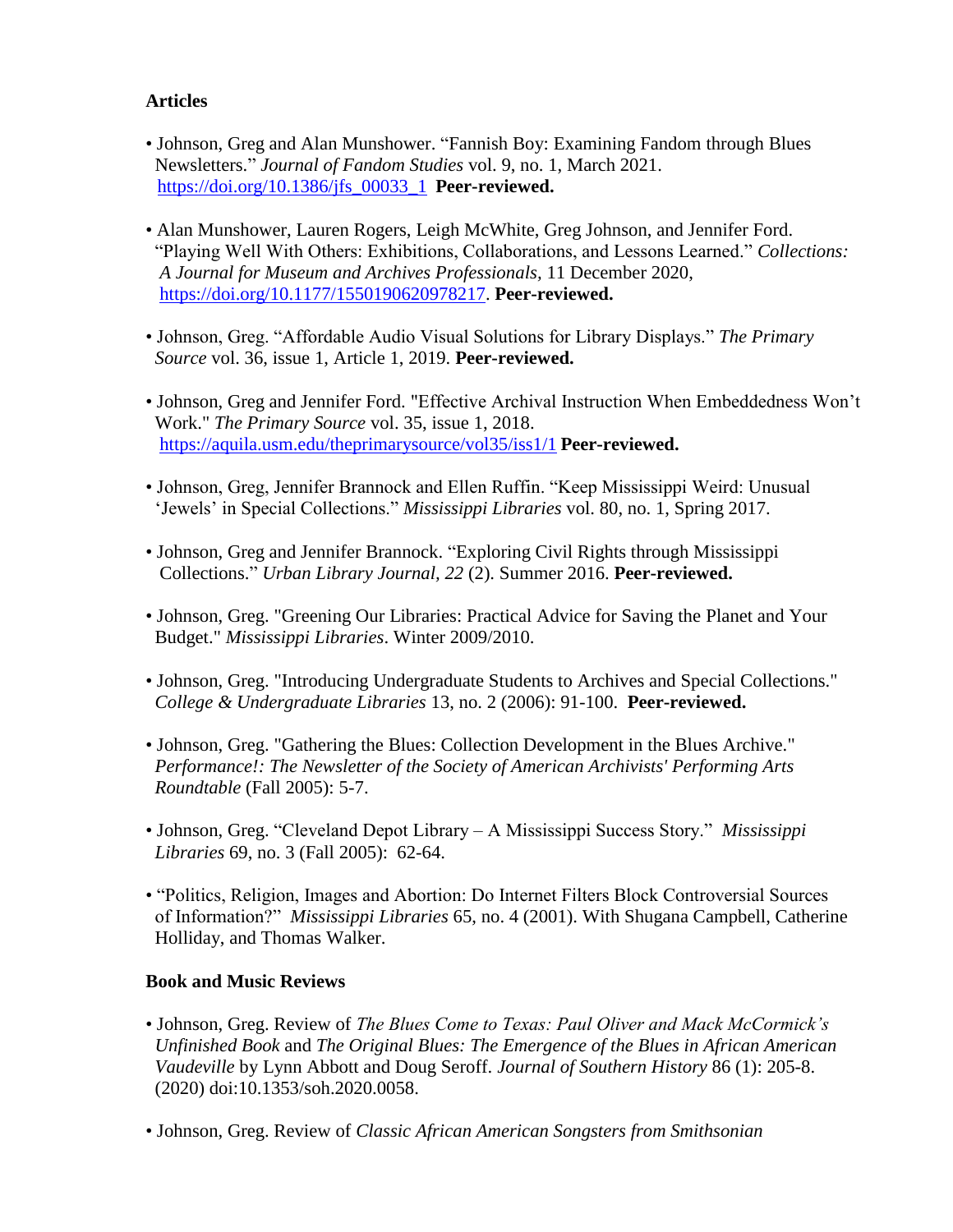*Folkways* CD. *Yearbook for Traditional Music* 47 (2015): 2014-2015.

- Johnson, Greg. Book review of *Let the World Listen Right: The Mississippi Delta Hip-Hop Story* by Ali Colleen Neff, 2009. *Mississippi Libraries*, Vol. 75, No. 1 (Spring 2012).
- Johnson, Greg. CD review of *Works of Larry Hoffman: Contemporary American Music* (DBK 701) in *Living Blues* Vol. 43, No. 1 (2012).
- Johnson, Greg. "Jelly Rolls, Rumble Seats, and Dead Cats on the Line." A Review of *Barrelhouse Words: A Blues Dialect Dictionary*, 2009 by Stephen Calt. *American Speech*. Vol. 86, No. 1 (2011): 110-112.
- Johnson, Greg. Book review of *Stevie Ray Vaughan: Day by Day, Night After Night: His Early Years, 1954-1982*, 2010 by Craig Hopkins. *ARSC Journal*, Vol. 42, No. 2 (2011): 246- 248.
- •Johnson, Greg. Review of *Talkin' To Myself: Blues Lyrics, 1921-1942*, by Michael Taft. *Journal of Musicological Research* 25, no. 2 (2006).
- Johnson, Greg. Review of *Bessie*, by Chris Albertson. *ARSC Journal* 35, no. 2 (Fall 2004): 259-260.

## **Poster Sessions**

- "Music in the Library." Poster Session. Mississippi Library Association Annual Conference. Biloxi, MS. 14 October 2013.
- Williamson, Pamela M., Jonathan L. McMichael, and Gregory A. Johnson. "Beyond the Campus: Community Engagement Strategies." Mississippi Library Association. Jackson, MS. October 2011. Poster session.
- "Using Sheet Music to Understand Racial Stereotypes." Poster session at the Mississippi Library Association Annual Meeting (October 25, 2006)
- "The Efficacy of We-Blocker Internet Filtering Software." Poster Session. Mississippi Library Association Annual Conference, October 2002.
- "Composers' Attitudes toward the Collection of Their Personal Papers and Sketches." Poster session at the Mississippi Library Association Annual Conference, October 2002.
- "Politics, Religion, Images and Abortion: Do Internet Filters Block Controversial Sources of Information?" With Shugana Campbell, Catherine Holliday, and Thomas Walker. Poster session at the Mississippi Library Association Annual Conference, October 2002.

### **PRESENTATIONS**

I have given over 350 presentations on blues history and culture and library/archival instruction to over 8,000 people in groups ranging from fourth grade students to Elderhostel participants I regularly give presentations to classes from the music, southern studies, the history, and English departments. Some of the professional presentations include: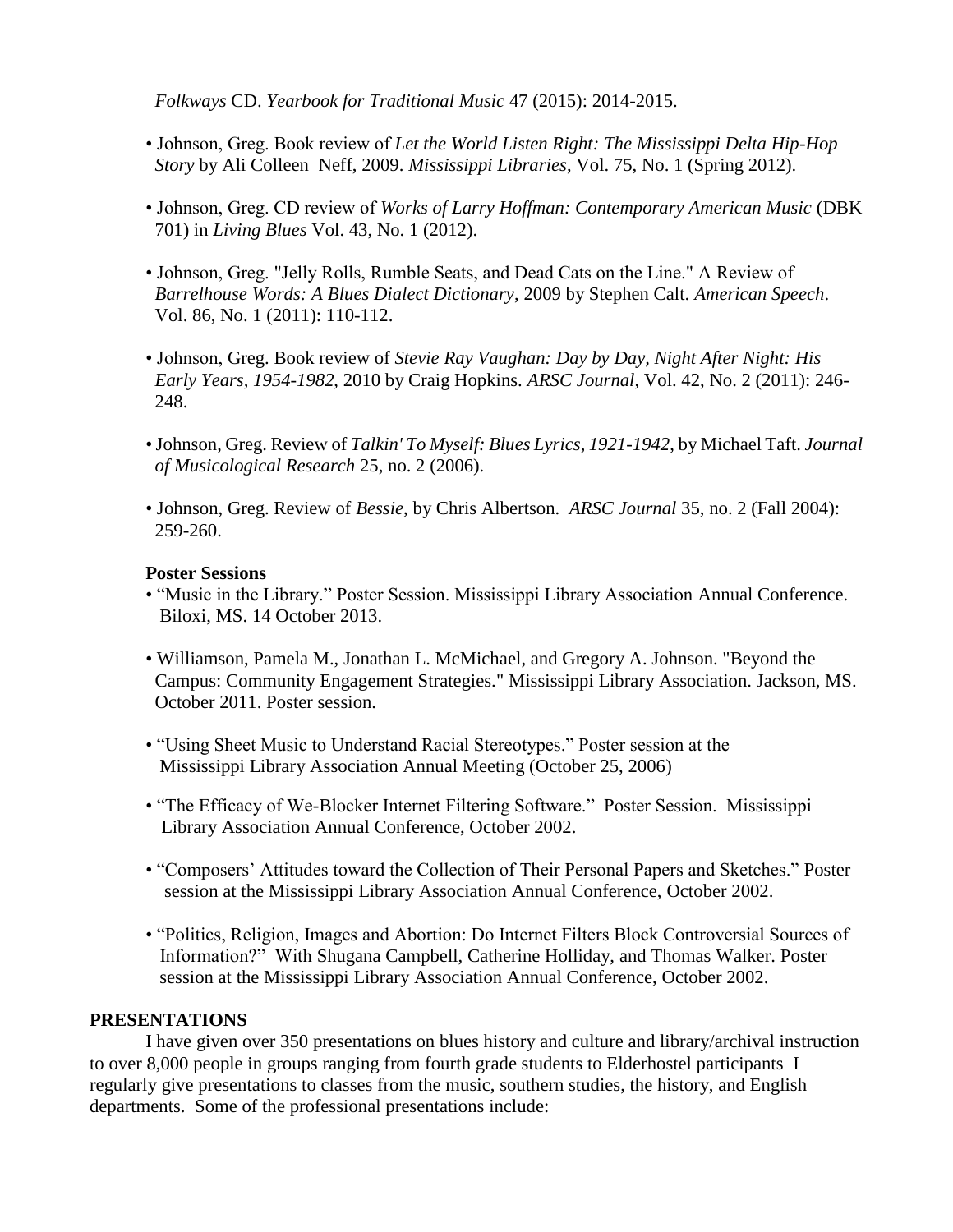### **Out-of-State**

- Johnson, Greg. "Alabama Blues." Southern Archivists Conference. Montgomery, AL (September 2018). **Refereed.**
- Johnson, Greg, Ted Ownby, Gregory Reish. "Perspectives on Country Music and Blues Interaction." International Country Music Conference keynote panel. Belmont University, Nashville, TN (May 2016) **Invited speaker.**
- Johnson, Greg and Jennifer Brannock. "Exploring Civil Rights through Mississippi Collections." LACUNY Institute: Race Matters: Libraries, Race, and Racism. Brooklyn College, NY (May 2016) **Refereed.**
- Johnson, Greg. "Georgia Blues." Presentation to the Southeast Chapter of the Music Library Association Annual Meeting. University of Georgia, Athens, GA (October 2015) **Refereed.**
- Johnson, Greg, Stacy Krim, Holling Smith-Borne. Panel discussion on "Promoting Special Collections" delivered at the Southeast Music Library Association, University of Georgia, Athens, GA (October 2015) **Refereed.**
- Johnson, Greg. "The Kenneth Goldstein Collection at the University of Mississippi" talk delivered at the Philadelphia Folk Festival, Philadelphia, PA (August 2015) **Invited speaker.**
- Johnson, Greg. "Bringing Black Music to the Masses: The John Richbourg Collection at the University of Mississippi." Popular Culture Association/American Culture Association Conference. New Orleans, LA (April 2015) **Refereed.**
- Johnson, Greg, Susannah Cleveland, Nicholas Meriwether, Andy Leach, and Gregory Reish. "100 Years from Now: Preserving Pop Music History." Panel Discussion at the SXSW Music Conference. Austin, TX (March 2015) **Invited speaker.**
- Johnson, Greg and John Leslie. "Nashville Blues." Southeast Music Library Association Annual Meeting. Nashville, TN (October 2013) **Refereed.**
- Johnson, Greg, Chris Durman, Gary Boye, Grover Baker, Holling and Jaden Smith-Borne. "Country Music: Roots and Branches." A lecture/performance presentation the Southeast Music Library Association Annual Meeting. Nashville, TN (October 2013) **Refereed.**
- Johnson, Greg. "The Kenneth Goldstein Collection at the University of Mississippi." Association for Recorded Sound Collections annual conference. Rochester, NY (May 2012) **Refereed.**
- Johnson, Greg. "Lil' Wayne, Robert Johnson, and a Bunch of Old Manuscripts. Or, How Archivists can Help Teach Popular Culture." Joint conference of the Popular Culture Association / American Culture Association Conference Southwest/Texas Popular Culture Association. San Antonio, TX (April 2011) **Refereed.**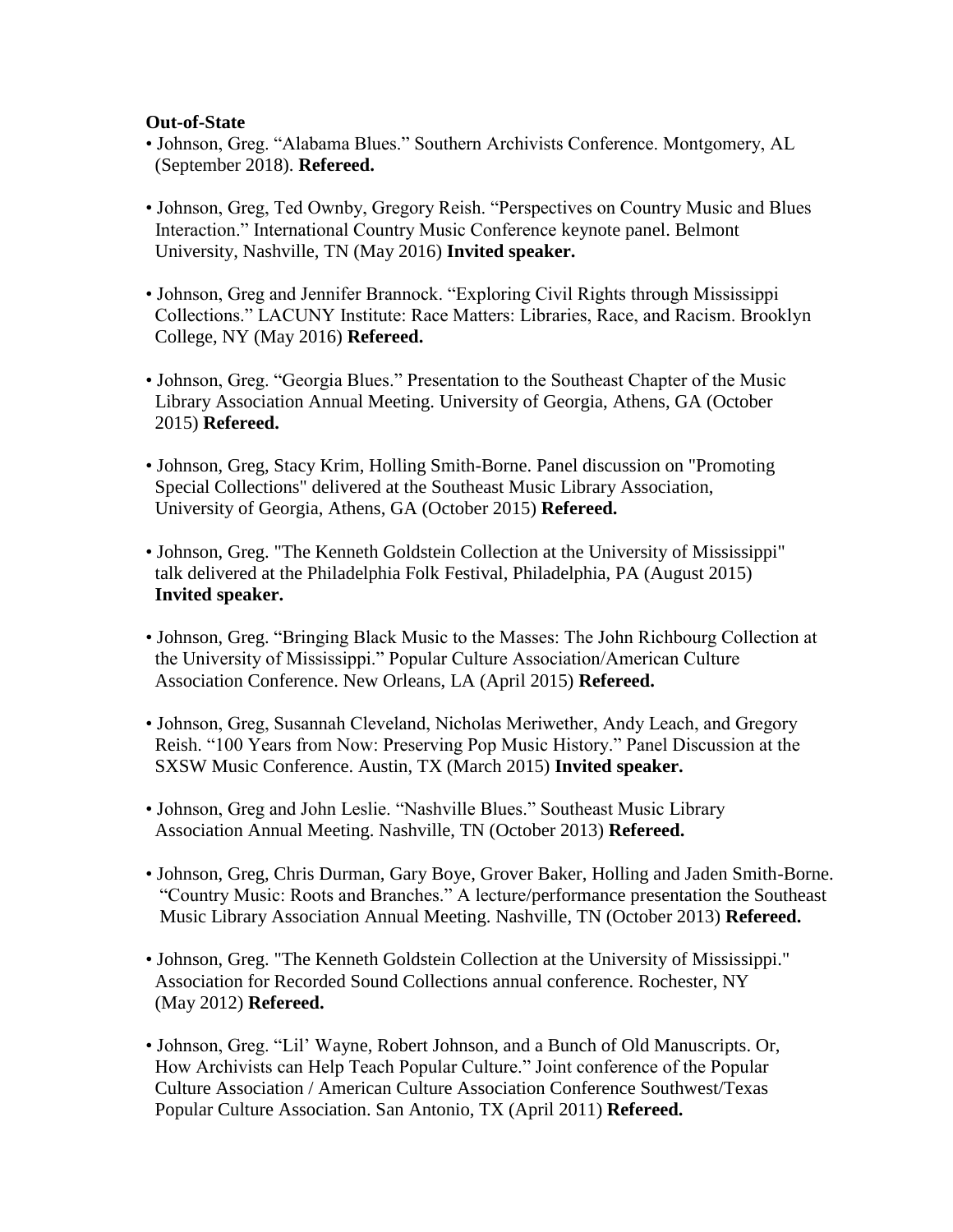- Johnson, Greg. "A Brief Introduction to the Sheldon Harris Blues Collection." Presented at the Association for Recorded Sound Collections Annual Meeting, Austin, Texas (April 2005) **Refereed.**
- Johnson, Greg. Presentation titled "Digitizing the Blues," presented to the Spring Meeting of the Memphis Area Library Council and Special Libraries Association, Mid- South Chapter. Rhodes College, Barret Library, Memphis, Tennessee (April 2007) **Invited speaker.**

# **In-State**

• Johnson, Greg. "Oxford's Contribution to the Arts." Presentation to the Mississippi Arts + Entertainment Experience museum. Meridian, MS (July 2019). **Invited speaker**.

• Johnson, Greg. "Mississippi's Diverse Musical Heritage." Presentation for the Union County Historical Society Annual Meeting. New Albany, MS (June 2019) **Invited speaker**.

• Johnson, Greg. "200 Years of Mississippi Music." Presentation for the opening weekend of the Mississippi Arts + Entertainment Experience museum. Meridian, MS (April 2018) **Invited speaker.**

• Johnson, Greg. "Bourbon, Bootlegging, and Blues" presentation at the inaugural Oxford Bourbon Festival (March 2018). I also moderated a discussion on bootlegging in North Mississippi, with bluesman "Little" Willie Farmer and Grassroots Blues Festival organizer Al White. **Invited speaker.**

• Johnson, Greg. "200 Years of Mississippi Music." Mississippi Bicentennial talk sponsored by Special Collections at the University of Southern Mississippi. Hattiesburg, MS (December 2017) **Invited speaker.** 

• Johnson, Greg. "Introduction to the Blues Archive and Music on the Front Porch." Presentation for 55 attendees to the Conference on the Front Porch. Oxford, MS. (October 2017) **Invited speaker.**

• Ford, Jennifer and Greg Johnson. "Reimagining the One-Shot Archival Instruction Session: Keeping this Essential Instruction Model Relevant." Society of Mississippi Archivists' Biennial Conference. Columbus, MS (April 2017) **Refereed.**

• Johnson, Greg. "Blues Food." Talk given at the Oxford Blues Festival (July 2016) **Invited speaker.**

• Ford, Jennifer and Greg Johnson. "'Bang Her Well Peter': Gender Studies in the Kenneth Goldstein Broadside Collection at the University of Mississippi." Sarah Isom Center for Gender Studies's SarahFest (September 2015) **Invited speaker.**

• Johnson, Greg. "The Archives Reach Out: Community Collaborations at the University of Mississippi." Society of Mississippi Archivists Conference. Long Beach, MS (April 2015) **Refereed.**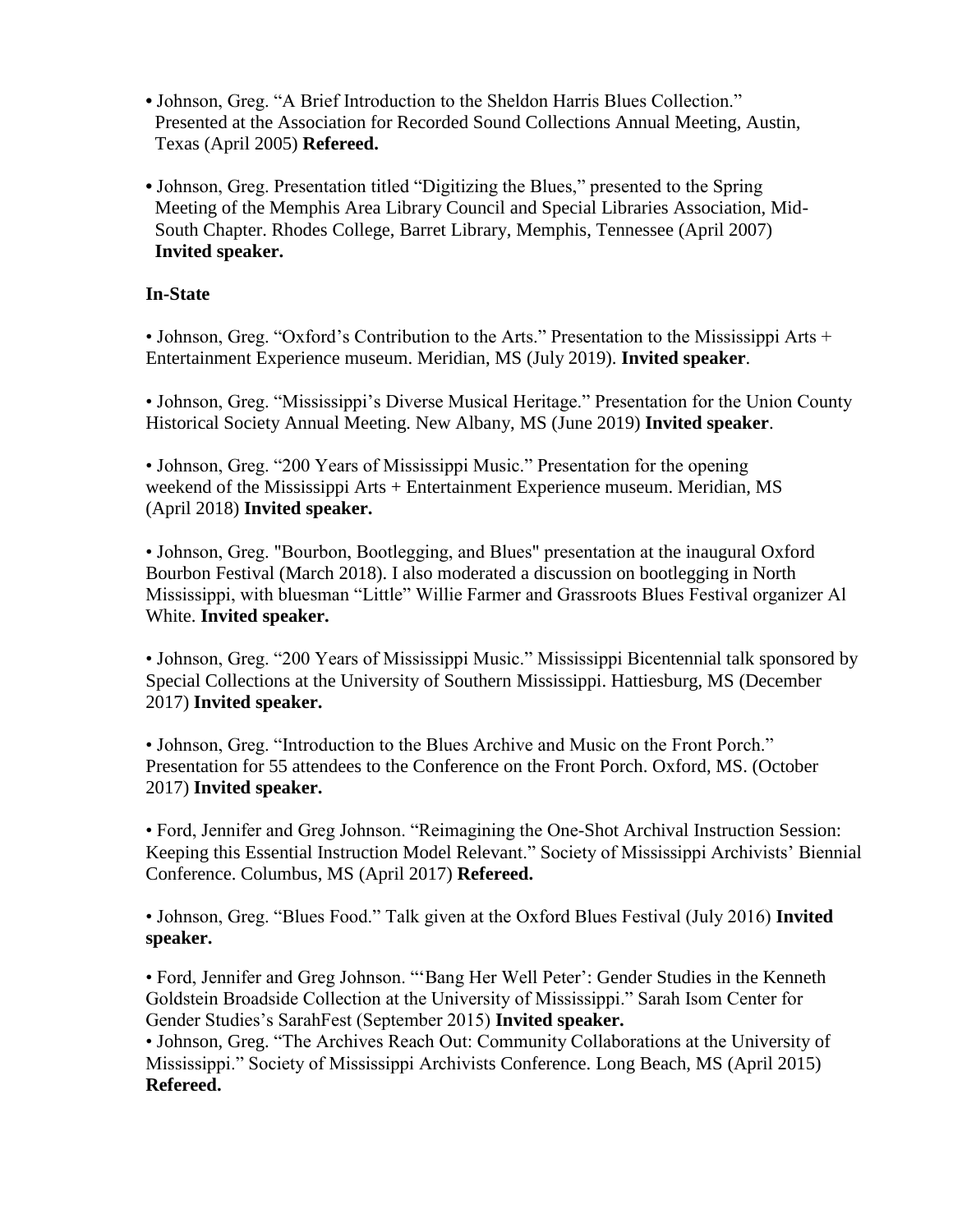• Johnson, Greg. "Archiving North Mississippi Blues." Blues Symposium. University, MS (April 2015)

• Johnson, Greg and Derrick Harriell. "Talking and Reading Blues." Opening talk at the Oxford Conference for the Book. Oxford, MS (March 2014) **Invited speaker.**

• Johnson, Greg. "Music in the Library." Poster Session. Mississippi Library Association Annual Conference. Biloxi, MS (October 2013) **Refereed.**

• Johnson, Greg with David Evans and Gayle Dean Wardlow. "Blues Scholars Panel." Oxford Blues Festival. Oxford, MS (July 2013) **Invited speaker.**

**•** Johnson, Greg. "Delta Blues" 60-second lecture, University of Mississippi Delta Symposium (January 2013)

• Johnson, Greg, Pamela Williamson, Jonathan McMichael. Poster session. "Beyond the Campus: Community Engagement Strategies." Mississippi Library Association. Jackson, MS (October 2011) **Refereed.**

• Johnson, Greg. "The Origins of the Blues." Oxford Blues Festival. Lafayette County Oxford Public Library (July 2010) **Invited speaker.**

• Johnson, Greg and Elaine Owens. "O Donor, Where Art Thou?" talk on locating and developing relationships with potential donors to archives. Mississippi Library Association Annual Conference, Hattiesburg, MS (October 2009). **Refereed.**

• Johnson, Greg. "Greening Our Libraries" lecture presented at the 2009 Mississippi Library Association Annual Conference (October 2009) Hattiesburg, MS. **Refereed.**

• Johnson, Greg. "Jelly Roll Clinic" lecture on the intersection of blues and food presented to the Southern Foodways Alliance Symposium on Food and Music. The University of Mississippi (October 2009). **Invited speaker.**

• Johnson, Greg. "Collecting the Blues: The Archives at the University of Mississippi" Mississippi Library Association Annual Conference, Natchez, MS (October 2008). **Invited speaker.**

• Johnson, Greg. "Mississippi Blues: Homegrown Music, World Impact" presentation for Mississippi and the Arts Week at Hinds Community College (April 2008) **Invited speaker.**

• Johnson, Greg. "Introduction to the Blues Archive and Digitizing Audio," Society of Mississippi Archivists Conference, The University of Mississippi (April 2007)

**•** Johnson, Greg. "Presentation on Digitizing Music for the "Digitizing History: New Approaches for Archival Collections" panel at the Mississippi Historical Society's Annual Meeting (March 2007). **Invited speaker.** 

**•** Johnson, Greg. "Using Sheet Music to Understand Racial Stereotypes." Mississippi Library Association Annual Meeting (October 2006). **Refereed.**